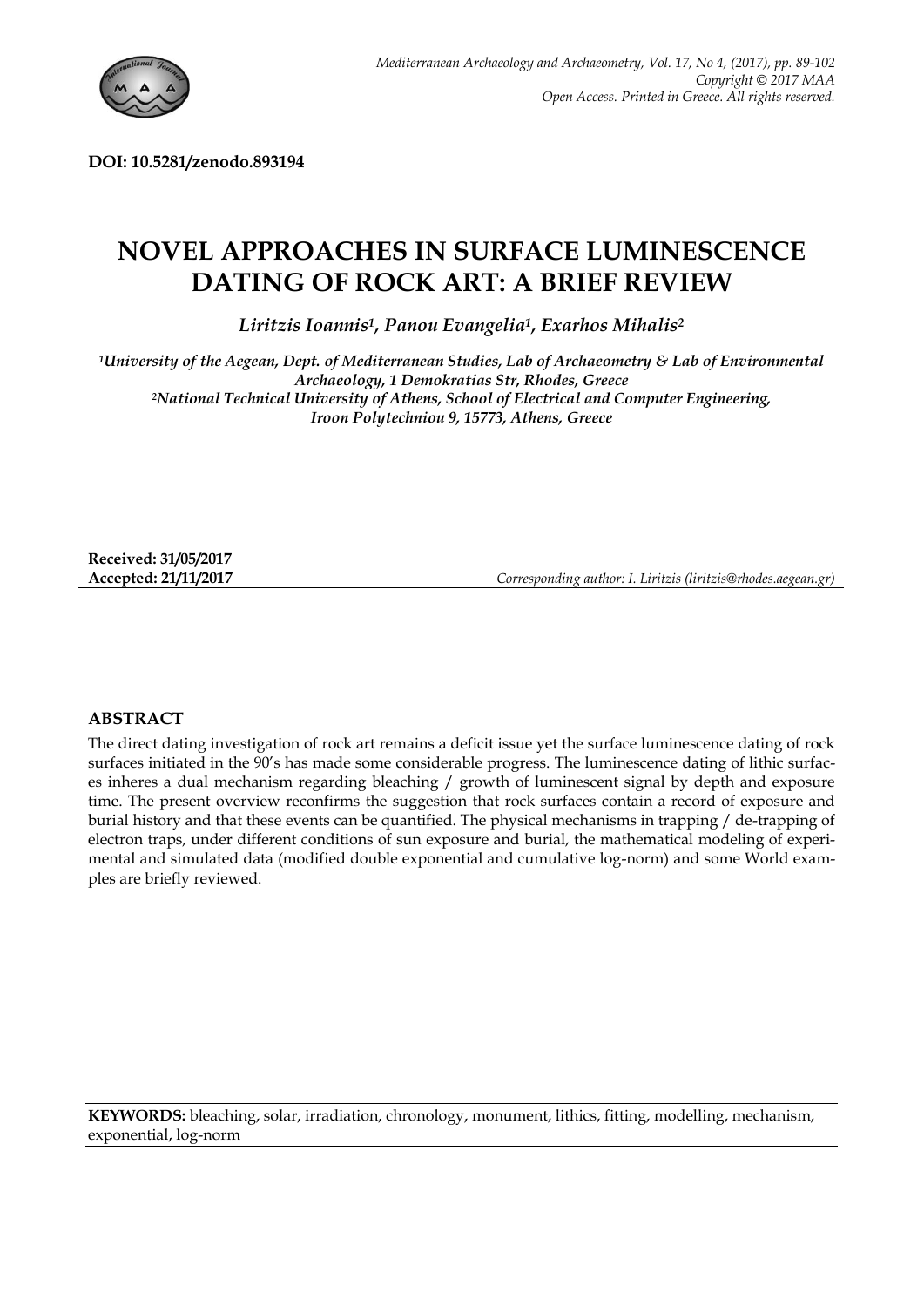## **1. INTRODUCTION**

The investigation of Rock art is highly stimulating, the carved images are made for millennia, enrich our experience, and can embellish our own art, culture, and existence. This art can help us create more myths about the past and we can invent our own favored story of what happened in that past. However, this way interpretations of rock art images intrigue and may lead one to pareidolia, attached with ethnographic and neuroscientific issues. Provided we indulge in the interpretation without physical interference with the rock art it is a perfectly harmless avocation. If in the process one does not underestimate any other culture or impose any damage on the rock art, quests regarding motivation of their making are plausible – as long as, we make no attempt of presenting them as science (Bednarik, 2013). Science enters the scene in their material analysis and documentation.

Here we present the surface luminescence dating of surface rocks as an upcoming novel technique of absolute dating.

The resetting of the luminescence signal on surfaces is made by exposure to solar radiation. Suitable rocks include sandstones, granites, marbles, limestones, schists and others that include quartz and feldspar minerals. Here two mechanisms prevail:

First, the surfaces exposed to the sun define the zero time, zero being the moment from which the surfaces are no longer exposed to sunlight, and the luminescence clock counts the time. The dating concerned the time the huge blocks were carved by ancient masons, placed on appropriate position on the wall being covered by another block, thus inner surfaces are not sun exposed until today. The exposure to sun is interrupted by the overlay masonry block. Thereafter the luminescence of the emptied traps (in first mm or so surface layer) grows by the time due to the irradiation by ionizing radiation of the environment (the rock itself, the surrounding media and the cosmic rays). In 1994 the first development of

dating monuments was testing the novel approach on well-known dated Greek monuments (Liritzis, 1994). Measuring the inner surface between two blocks one calculates the time the wall was build. A review on this has been written by Liritzis (2011).

Secondly, in continually exposed rock surfaces (i.e. not superimposed by another block) a different version is followed for age calculation, based on the solar radiation continually erasing the electron traps in the minerals of the rock (quartz, feldspar). These traps are refilled by environmental radiation derived from natural radioisotopes of immediate vicinity of the rock sample. The bleached luminescence is a function of depth below surface, as well as, the duration that the surface is exposed to sun. The remaining luminescence as a function of depth on a rock surface is a mathematical function that includes the age or the sun exposed time from the moment of carving until today. If the continuous illuminated carved or painted rock surface due to various reasons falls into the ground covered by sediment overtime, the luminescence grows in first surface layers from surrounded ionizing radiation and the signal increases by time.

Some publications have been produced on the ‗surface luminescence dating' SLD method. Indeed, the attenuation of sunlight through different rock surfaces and the thermoluminescence (TL) or Optical stimulated luminescence (OSL) residuals clock resetting derived from sunlight induced eviction of electrons from electron traps, is a prerequisite criterion for potential dating (Liritzis, 2011; Laskaris & Liritzis, 2011; Chapot et al., 2012; Liritzis et al., 2013a, 2014, 2015; Sohbati, 2013, Sohbati et al., 2015; Freiesleben et al., 2015).

A brief overview of the surface luminescence dating method especially for rock art will be presented with case studies and the advantages and limitations shall be discussed.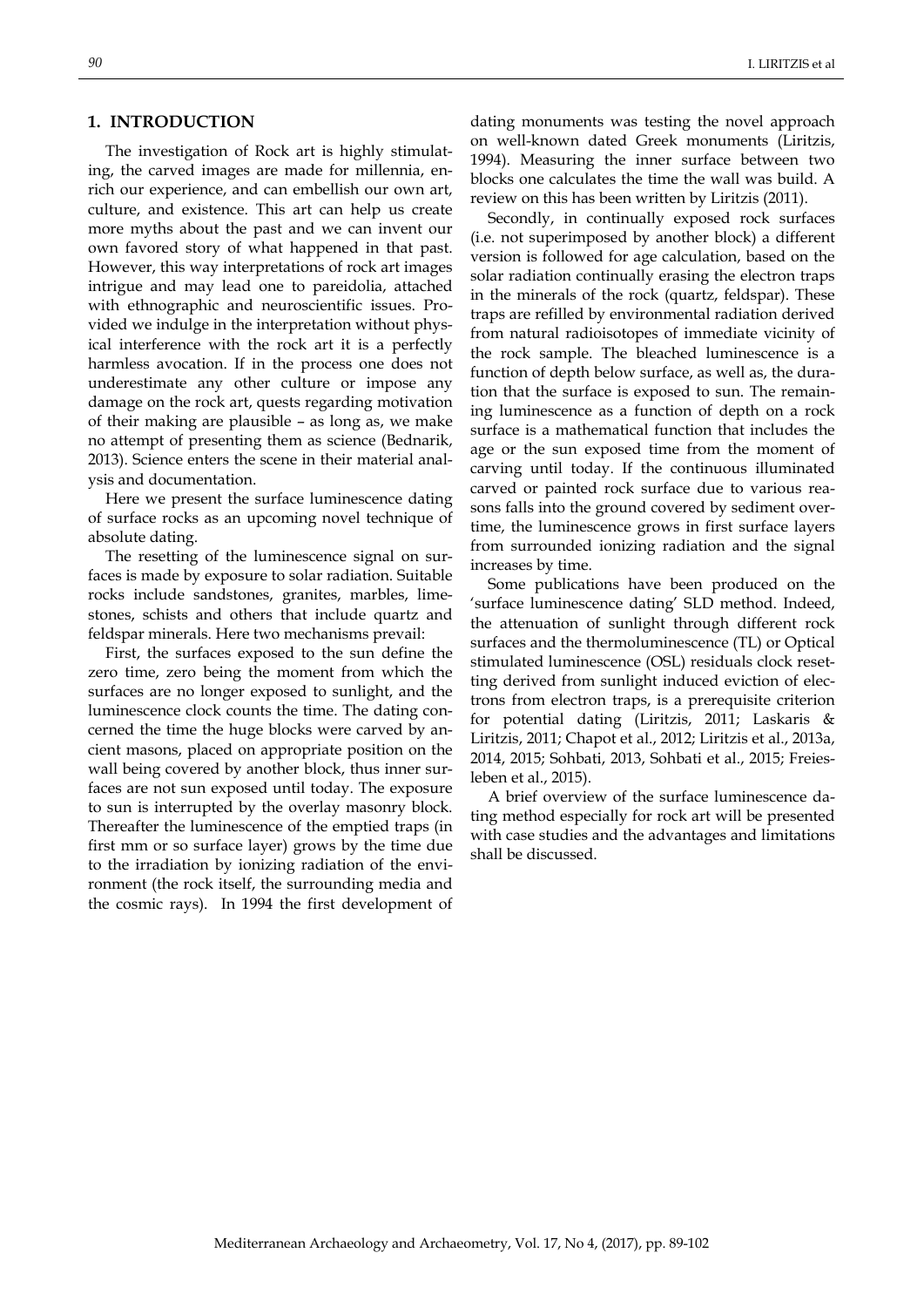

T M E (corresponding to dose)  $\mathbf{I}$ 

*(B)*



*Figure 1 Schematic diagram of luminescence dating of monuments, sediments or burnt structures (zero set by fire or sun exposure). Growth, resetting measurement. (A) Erosion, transport, deposition of sediments, then growth / build up of luminescence by environmental radiation (alphas, betas, gammas, cosmic rays), for 100 to millions of years, following possible exposure to sun (accidentally or intentionally) and reset (zero luminescence, empty traps) within minutes; and again growth of luminescence till today with sampling and measurement of the accumulated luminescence.*

*(B) The five steps of surface luminescence dating in monuments 1. A stone block removed from a quarry carved and thus the surfaces exposed to sunlight, 2. that resets the clock to zero for the first mm or so upper layer of the block and depending from the rock type the complete bleaching takes a few minutes to some hours (marble, sandstone, granite). If the carving is made on a rock then the permanent sun exposure (if not fallen) will produce bleached curves versus depth as saturated exponential ones, the saturation level being the geological luminescence of rock at depth where sunlight can not reach or the exposure time is not enough to empty traps at that depth below surface. Bleached curves are a function of rock type, depth and exposure time (i.e. the age of rock carving) (Laskaris & Liritzis 2011; Liritzis et al., 2010; Vafiadou et al., 2007). 3. The carved block is placed in the appropriate place in the building, 4. The wall is made and block surfaces are no longer exposed to light and accumulate dose by time. 5. Today sampling of piece of rock that includes inner surface avoiding sun exposure and in the lab the total dose since building is measured. For rock art i.e. continually exposed rock surfaces to sunlight the D<sup>e</sup> evaluation starts from step 2 straight to sampling step 5 and measurement (see below Figs. 3 & 4)*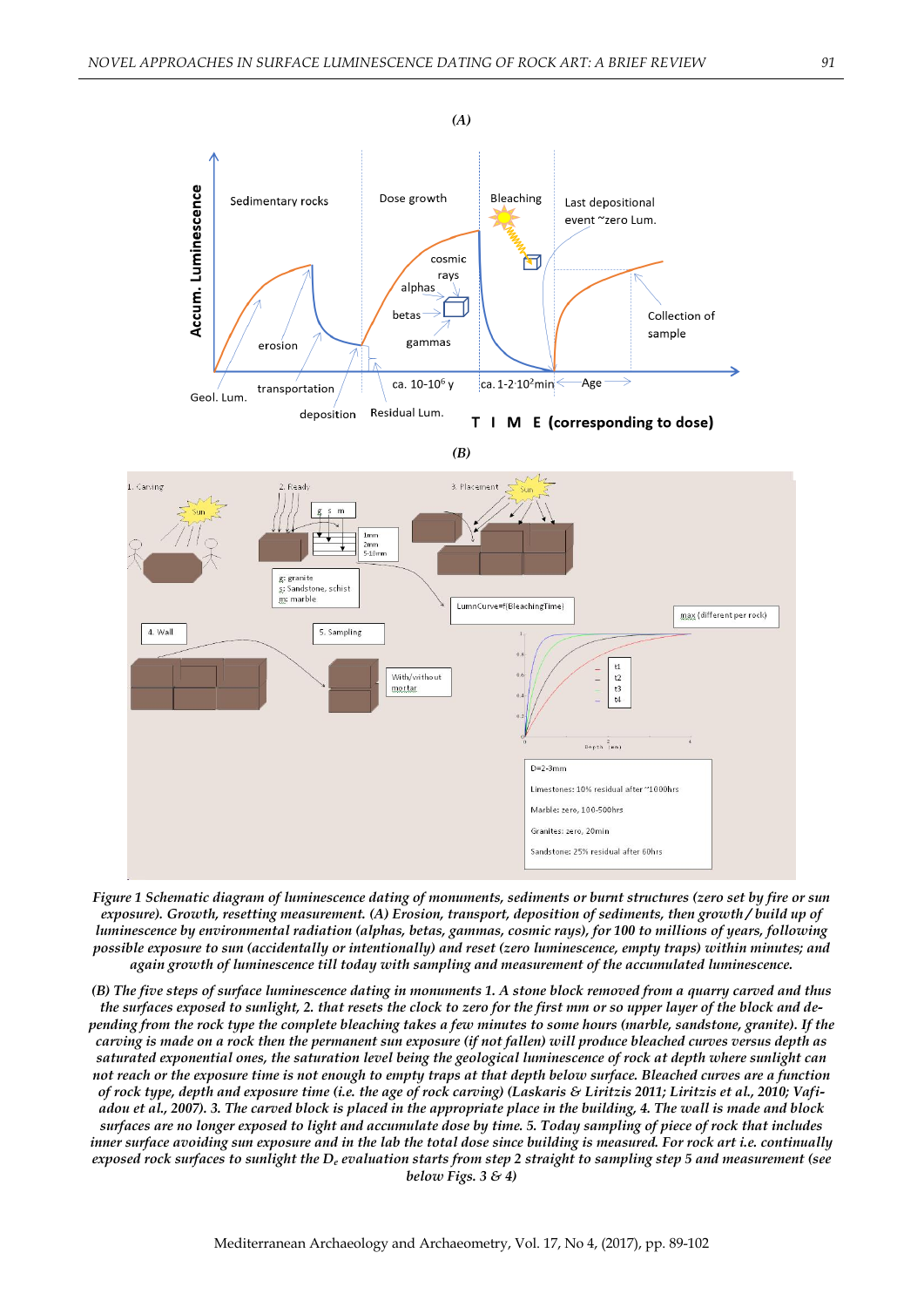## **2. LUMINESCENCE. The Physics in Rock Art Archaeology**

The luminescence physical phenomenon relates to the solid-state physics and nuclear physics (dosimetry) with ionizing radiation and absorbed doses, of valence/conductivity zones, the trapping sites which

are imperfections of the lattice — impurities or defects of traps and holes or luminescent centers, and the energy level bands. The diagram illustrating the creation of luminescence centers in crystal lattices through exposure to ionizing radiation Irradiation-Storage-Eviction is shown in Fig.2.



*Figure 2 Irradiation, storage and eviction of electrons. Energy levels in an insulator (mineral) with luminescent centers LC, electron traps T, holes (H)*

Deep Electron Traps (high T) imply higher saturation levels, and shallow electron traps (low T) implies lower saturation level. The higher escape frequency results to de-trapping and recombination of electrons with holes or centers with evident emission of light (luminescence).

| <b>Trapped Electrons</b>                                                | Recombination                                      |
|-------------------------------------------------------------------------|----------------------------------------------------|
| During exposure to nuclear radiation, some bound electrons of           | Electrons trapped in deep traps T do not           |
| the atoms making up a mineral's lattice are detached from their         | readily recombine unless induced to do so by       |
| parent nuclei and become freely mobile and diffuse, trapped in          | complete natural bleaching i.e. "clock-resetting   |
| holes or hole luminescent centers, and also enter the conduction        | events", by heat or light or under strictly con-   |
| band. Structural defects in the lattice (vacancies, interstitial atoms, | trolled laboratory conditions. Heat or light (e.g. |
| and substitutional impurities, such as Frenkel and Schottky defects,    | LEDs) can eject charges from traps T back into     |
| Kittel 2005: 585-588) create localized charge deficits, which act as    | the conduction band. When an electron recom-       |
| traps T for the conduction electrons. Most electrons recombine or       | bines with a luminescence hole center LC, a        |
| are briefly trapped in very shallow traps, but a few are trapped at     | photon is emitted. This phenomenon forms the       |
| deep traps and remain there over geological time-scales (1-1000         | basis of thermo-stimulated luminescence (TL)       |
| million years). The now charge-deficient ion hole, that contributed     | and optically-stimulated luminescence dating,      |
| the trapped charge becomes a luminescence center LC (Fig. 2 A).         | OSL (Liritzis & Droseros, 2015).                   |
|                                                                         |                                                    |

The phenomenon underlying the thermostimulated luminescence (TSL) process is usually

explained on the basis of band structure of electronic transition in an insulating material exhibiting TSL.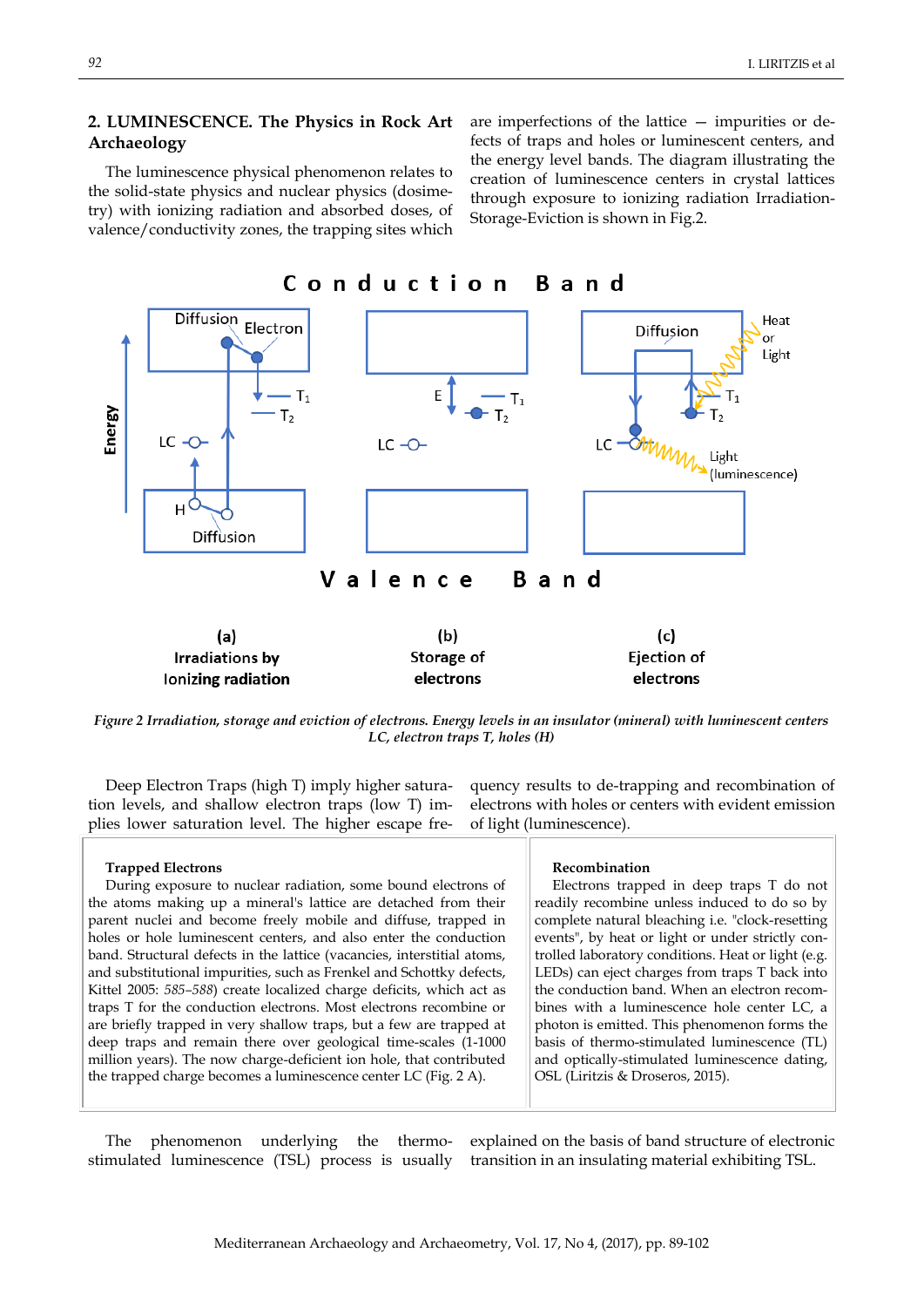$$
P = s \cdot e^{-E/K\Gamma} \tag{1}
$$

*P* is the probability per second that the amount of energy is enough to release the trapped electron from its localized state (i.e. to overcome the trap energy barrier E and undergo a transition into the conduction band): 's' is frequency factor and is related to the local lattice vibration frequency and the entropy change associated with the charge release, 1012- 1014/s, K Boltzmann's constant, T temperature.

The amount (and rate) of trapped electrons measure the accumulation, thus, time = age.

$$
Age = \frac{\text{TotalAccumulated Dose}, D_e}{\text{Annual Dose}, d_e}
$$
 (2)

Where  $D_e$  in Grays = 1000 mGys, and  $d_e$  the absorbed dose in one year from alpha particles, beta particles, gamma rays derived from natural environmental isotopes of U, Th, K, Rb, and cosmic rays dose rates (usually 1-5 mGy/year) (Liritzis et al., 2013b).

### **3. SOME CASE STUDIES**

1) Marbles, marble schists and granites have been tested and dated by SLD, investigating the modeling of change of residual luminescence as a function of two variables, the solar radiation path length (or depth) and exposure time, which offer further insight into the dating concept (Liritzis et al., 2010). The double exponential function modeling based on the Lambert–Beer law, valid under certain assumptions, constructed by a quasi-manual equation fails to offer a general and statistically sound expression of the best fit for most rock types, and an improved double exponential model (Sohbati et al., 2015; Liritzis and Bakopoulos, 1997) was proposed applied to burial and (time) exposure events. A cumulative log-normal distribution fitting provides a satisfactory mathematical approximation for marbles, marble schists and granites, where absorption coefficient and residual luminescence parameters are defined per each type of rock or marble quarry (Laskaris & Liritzis, 2011). The new model is applied on available data and age determination tests.

The data regarding the shape of luminescence (either TL or OSL) drop due to sun bleaching or solar simulator for the marbles, schists and granites derived from the published sources have been examined for a best mathematical expression to describe their variation. In fact, searching for appropriate functions and based partially on the Lambert–Beer law but modeling variation of relevant luminescence phenomena too the error function (erf) was found, by trial and error, to offer the best simulation and fit. That is a double exponential based on Beer-Lambert law applied for the attenuation and rate of bleaching

(evicting) electron traps by depth (see for example; Kreutzer and Dietze (2017). However, earlier investigation (Liritzis and Bakopoulos 1997) has shown that in the TL bleaching in calcites, the decay of residual TL after exposure to sunlight as a function of exposure time is described by an exponential deexcitation model. This may be a simple exponential or a double exponential (eq.3)

 $TL(t) = C_1 e^{-\lambda_1 t} + C_2 e^{-\lambda_2 t}$ (3) Where C is a constant background.

Here the recombination (or de-excitation) rates for the photon emission (luminescence),  $\lambda_1$  and  $\lambda_2$ , are related to the lattice defects in the crystal. For a discrete trap energy spectrum in the lattice, the luminescence L(t) curve is the sum of discrete exponential components. Moreover, the function occasionally behaves as a stretched exponential term: This means that electron de-excitation rate distribution value is proportional to the point defect distribution value on  $dV$  at a position  $(x, y, z)$ . The above relationships indicate a fractal distribution of point defects in the crystal lattice (eq.4).

$$
TL(t) = e^{-(\bar{\lambda}t)^{\alpha}} \sim C_1 \int_0^{\infty} P(\lambda) e^{-\lambda t} d\lambda
$$
 (4)

where  $\lambda$  belongs to [0, +∞), and  $\overline{\lambda}$  is the mean value of recombination (de-excitation) rates λ, which represent a continuous or fractal distribution of recombination centers in the crystal.

In fact based on the earlier rationale, the distribution of residual Tl or OSL luminescence signal, after bleaching, as a function of depth x, (for continuous exposure) follows the cumulative logarithmic normalized distribution, while attributing to coefficients a physical meaning (eq. 5):

$$
TL(x; a, b, c, d) = a + \frac{b}{2} erfc\left(\frac{-\ln(\frac{x}{c})}{d\sqrt{2}}\right)
$$
(5)

where *a* is the residual luminescence, *b* is the geological minus residual, *c* is the transition depth of the residual TL curve and *d* is a non-dimensional factor, most probable a measure of the dispersion of the unbleached traps around the transition depth. From our research until now, this d factor seems to be uncorrelated with exposure time or transition depth. However, coefficient *c* (transition depth) exhibits a linear dependence on time when plotted against, the exposure time ln (days) denoted as t.

The generalized cumulative log-normal distribution equation (eq.6) finally becomes:

$$
TL = 3.33 + 22.4erfc\left(\frac{-\ln(\frac{x}{c})}{0.3336}\right)
$$
 (6)

Eq. (6) represents the general equation for the Penteliko Marble (Attica, Greece), exploited quarry by ancient Athenians, and can be used in any future study of this material. The linear relationship between coefficient *c* and *time* – imply that residual TL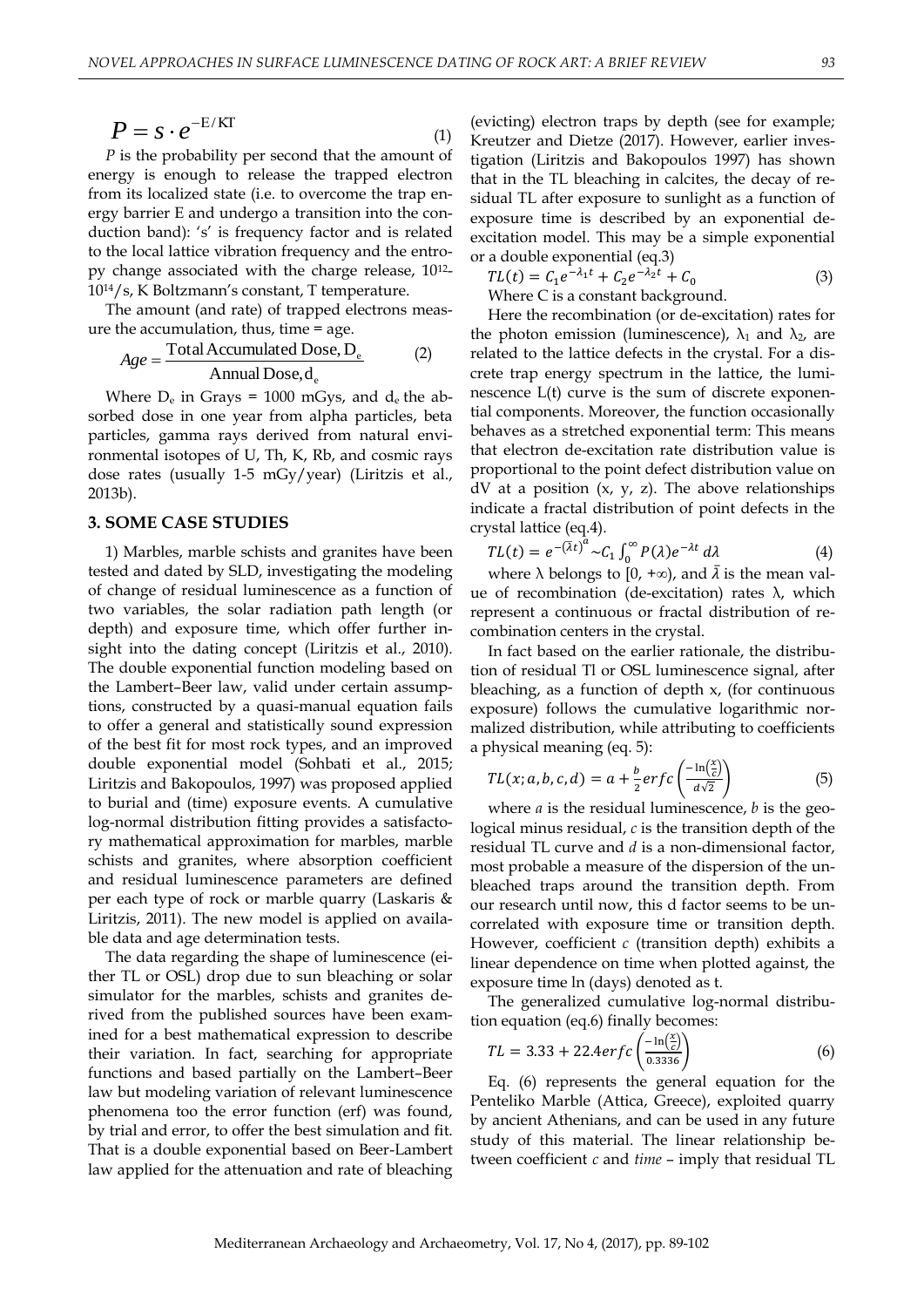depends on path length (depth below surface) and time exposure.

Log-Norm curves of Eq. (5) with values of transition depth c as they were calculated from the Cumulative Log-Normal fitting is shown in Fig.3.

A demonstration of the experimental data for enteliko marble, Greece (circles) and the Cumulative



*Figure 3 Bleached luminescence by depth in marble. Experimental data (dots) and fittings by Eq. (5) (solid curves) for exposure times from 2 days (far left) to 8 years (far right) (from Laskaris & Liritzis 2011, Fig.10).*

Analysis of the outer 1 to 5 mm of a modern analogue sample may investigate if this surface had been sun exposed long enough for its residual luminescence signal to be reduced to negligible levels. Thus, for a rock art exposed to sun for some thousands of years,  $t_x$ , it has zero  $D_e$ , along a few mm from top surface, say  $d_x$ . Thereafter  $D_e$  increases exponentially towards saturation in deeper layers. After the long exposure period a fallen piece to the ground and covered by sediment, will exhibit a flat increase of  $D_e$  to the depth  $d_x$  and a non-linear increase beyond  $d_x$  to the saturation  $d_s$  depth (see Fig.4). In fact, the beta dose contribution in the about first mm will increase a bit the dose at the surface layer, thereafter the dose is constant to a depth x, the  $d_{x}$ . This flat  $D_{e}$ , beyond the first mm may determine the date the piece has fallen (Liritzis et al., 2017).

2) Optically stimulated luminescence (OSL) is used to determine the age of a rockfall event that removed part of the pictograph figures at the Great Gallery rock art panel in Canyonlands National Park, Utah, USA. It has been shown that OSL dating can determine the age of rockfall events by dating the concealed surface of either a fallen rock fragment or the underlying sediment

Analyses from the outer millimeter of the buried surface of a rockfall boulder and quartz grains from the underlying sediment both provide consistent

ages that also agree with an AMS radiocarbon age of a cottonwood leaf found immediately between the clast and underlying sediment. Measurement of the OSL signals shows that there is no detectable increase in the OSL signal to a depth of at least 3 mm suggesting that the surface OSL signal was fully reset to this depth before burial, and burial time was not high. Consistent OSL and radiocarbon ages for this rockfall event provide a minimum age of ~900 years for the Great Gallery, which is the type locality of Barrier Canyon Style rock art with a controversial and unknown origin (Chapot et al., 2012).

3) From another attempt in Barrier Canyon Style (BCS) rock art in Canyonlands National Park, Utah, USA Sohbati et al. (2012) dated three rock samples. The shielded surface of the buried talus sample is decorated with rock art; this rock fell from the adjacent Great Gallery panel.

Two samples are from talus with unknown daylight exposure histories; one of these samples was exposed at the time of sampling and one was buried and no longer light exposed. A third sample is known to have been first exposed 80 years ago and was still exposed at the time of sampling. Cutting slices of 1mm thickness, First, the OSL-depth profile of the known-age sample is modeled to estimate material-dependent and environmental parameters. These parameters are then used to fit the model to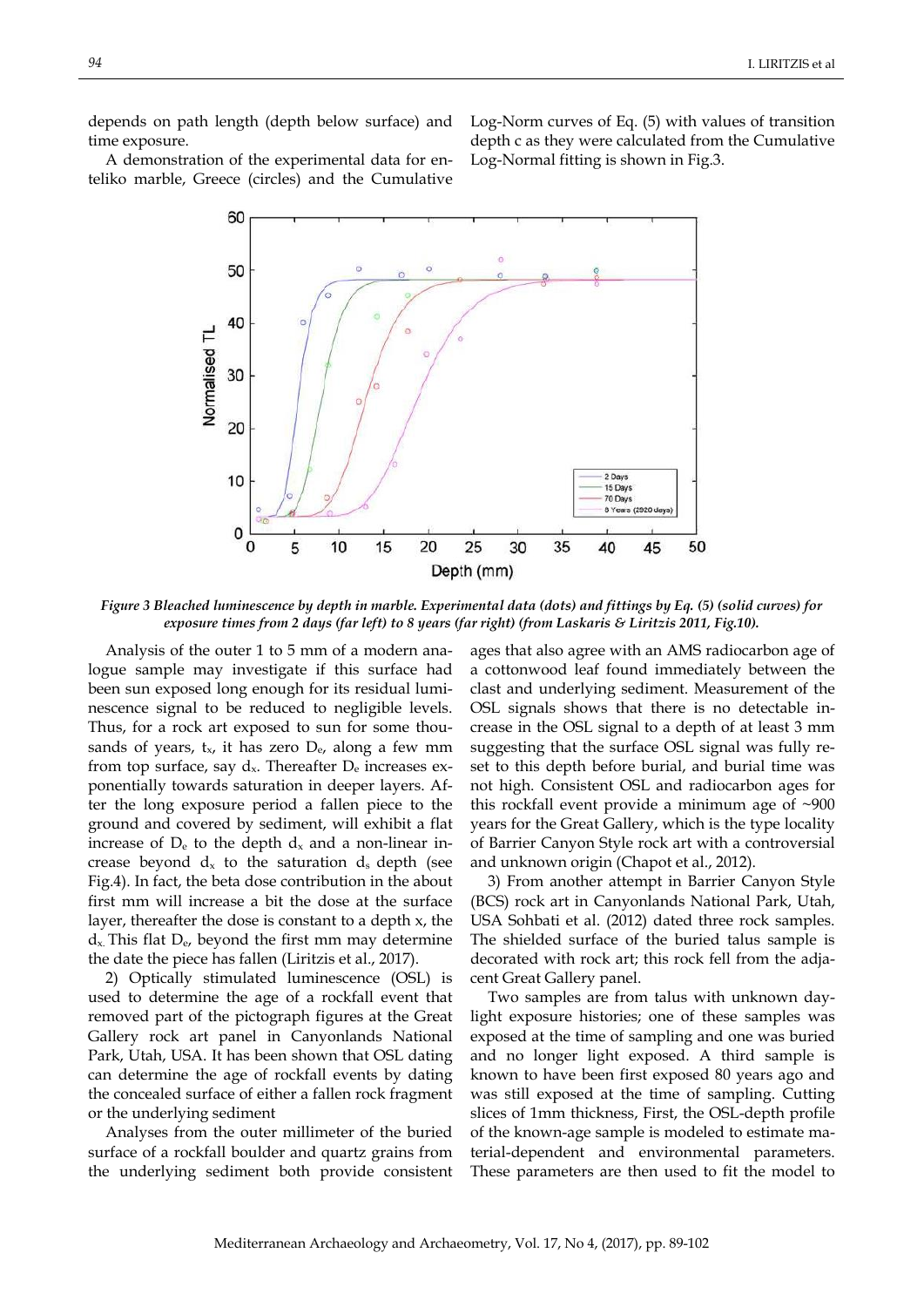the corresponding data for the samples of unknown exposure history. From these fittings it was calculated that the buried sample was light exposed for ca. 700 years before burial and that the unburied sample has been exposed for ca. 120 years. Related research using conventional OSL dating suggests that this rockfall event occurred ca. 900 years ago, and so they deduced that the rock art must have been created between ca. 1600 and 900 years ago (Sohbati et al., 2012).

4) The construction age of a pavement in a prehistoric cult site in Negev desert, Israel, is established by determining the burial age of: (a) a cobble used in the pavement, and, (b) the underlying sediment. In the OSL protocol the first IR stimulation at  $50^{\circ}$ C (IR50) was followed by a second IR stimulation at 225 $\degree$ C (pIRIR225). The quartz OSL age and the Kfeldspar corrected IR50 age from the sediment and the corrected IR50 and pIRIR225 ages from the cobble surface are all consistent, and give an average age of  $4.22 \pm 0.06$  kyr. Although the very similar ages indicate the reliability of the methods, these ages are ~3-4 kyrs younger than that expected for the sites of ca. 8th millennium BP. The IR50 and pIRIR225 luminescence-depth profiles from the cobble indicate multiple exposure and burial events in the depositional history These profiles were modelled with a multiple exponential function that encompasses bleaching and growth. The apparently young ages may represent a later intervention in the site during the late 3rd millennium B.C. (Sohbati et al., 2015).

In order to estimate the degree of bleaching of the cobble surface before the final emplacement in the pavement, one can use the fitted values of constructed equation to predict the shapes of the profiles resulting from the last exposure event immediately before burial. The predicted profiles show that the IR50 and pIRIR225 signals were almost certainly completely reset to depths of ~7 and ~2 mm, respectively, before the cobble was incorporated in the pavement. Thus, one can be confident that the  $D_e$ values measured from the surface slices do not include any poorly-bleached component (no significant residual doses) and, from that point of view at least, should be satisfactorily accepted.

5) In rock art dating research OSL is applied for D<sup>e</sup> using IR or blue light emitting diodes (Liritzis  $\&$ Droseros, 2015) for stimulation and different preheating protocols, as in conventional OSL of quartz and feldspars (Liritzis et al., 2013, p.10). On a simulating (hypothetical) case study the schematic diagram of Fig.4 shows the evolution of expected growth / bleached luminescence curves as a function of depth and time, say in a rock art, which follows the expected experimental luminescence bleaching by depth (Laskaris & Liritzis, 2013). For initial sun exposure period of a rock art image (e.g. cupules, grooves etc.) which lasts for a long-time period say  $t_1$  the first exposure (1E) is produced; subsequent rock fall and the burial time from fallen piece the first burial (1B) curve is produced, and for a relatively short exposure to sun, curve 2E is obtained.

The 1E and 1B curves in Fig.4a are fitted by eq.5. The 1B plateau in fact defines the burial time and provides a *terminus post quem* for the age of rock art. In essence, the first millimeter or so surface layer will have an increased dose from betas in the attached sediment; the >1 mm layers experience on average a similar dose rate. The 2E curve more specifically, was accomplished using a double modified cumulative log-normal distribution equation (eq. 7) in order to take into account both the exposure and the burial event. That is, this was achieved by a recursive algorithm on all sets of data in order to achieve their best fit on the modified cumulative lognormal distribution. Figure 4(a) shows the resulting curves.

$$
L(x; a, b_1, c_1, d_1, b_2, c_2, d_2) = a + \frac{b_1}{2} erfc\left(\frac{-\ln\left(\frac{x}{c_1}\right)}{d_1\sqrt{2}}\right) + \frac{b_2}{2} erfc\left(\frac{-\ln\left(\frac{x}{c_2}\right)}{d_2\sqrt{2}}\right)
$$
(7)

Table 1 contains the computed values of parameters a, b, c, d for each of these curves.

Thus, the fittings of these three curves are made by: a) a modified cumulative log-norm function, and, b) a double exponential concept using eq. 8 (for 1B and 1E) and eq.9 (for 2E, according to the similar modification of eq.5 to eq. 7), which lead to the cumulative log-normal for the three curves, such as, in Sohbati et al (2014, 2015); Laskaris and Liritzis (2011); Liritzis and Bakopoulos 1997) (Fig.4b).

$$
L = R + Ce^{-\lambda_0 t e^{-kx}} \tag{8}
$$
  
\n
$$
L = R + C_1 e^{-\lambda_1 t_1 e^{-k_1 x}} + C_2 e^{-\lambda_2 t_2 e^{-k_2 x}} \tag{9}
$$

 (9) where R is the residual luminescence, C the bleached luminescence (geological minus residual),  $\lambda_0$  is the time constant (time-1 ) of the exponential decrease of luminescence as a function of time at surface,  $k_x$  is the rate of decrease of solar radiation in time at surface  $(x=0)$  or at depth x within the rock, with units (1/length), also called as attenuation coefficient of solar radiation (Beer–Lambert Law). These coefficients and constants refer to certain type of material and an electron trap i.e. TL peak or OSL component. Table 2 contains the computed values of the aforementioned coefficients for each of these curves.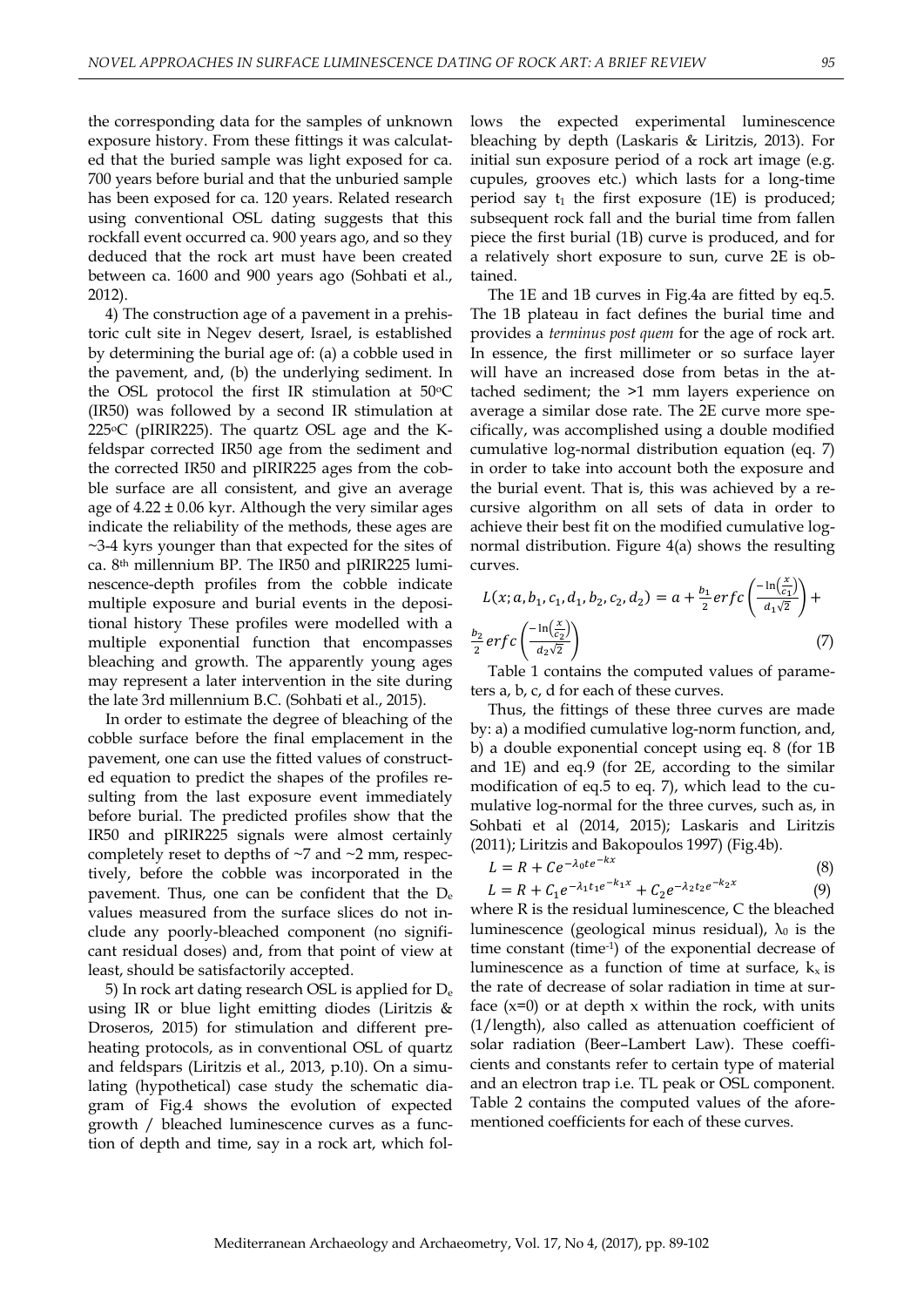| <b>Set</b> |                       |        |        |        |        |        |        |
|------------|-----------------------|--------|--------|--------|--------|--------|--------|
| 1B         | 0.2017                | 0.8071 |        | 6.966  |        | 0.2317 |        |
| 1E         | $3.802 \cdot 10^{-3}$ |        | 1.006  | 7.114  |        | 0.2239 |        |
| 2E         | $9.697 \cdot 10^{-3}$ |        |        |        |        |        |        |
|            |                       | 0.1926 | 0.8065 | 0.4625 | 6.9727 | 0.2552 | 0.2316 |

*Table 1: Coefficients of the modified Cumulative Log-normal equations 5, 7 (see, Fig.4a)*







*(b)*

*Figure 4: (a) Fitting of the simulated data using Log-normal cumulative distribution function reaching saturation at ds, eq.5 and 7, (b) Fitting of the same data using double exponential function (eq. 8 and 9)*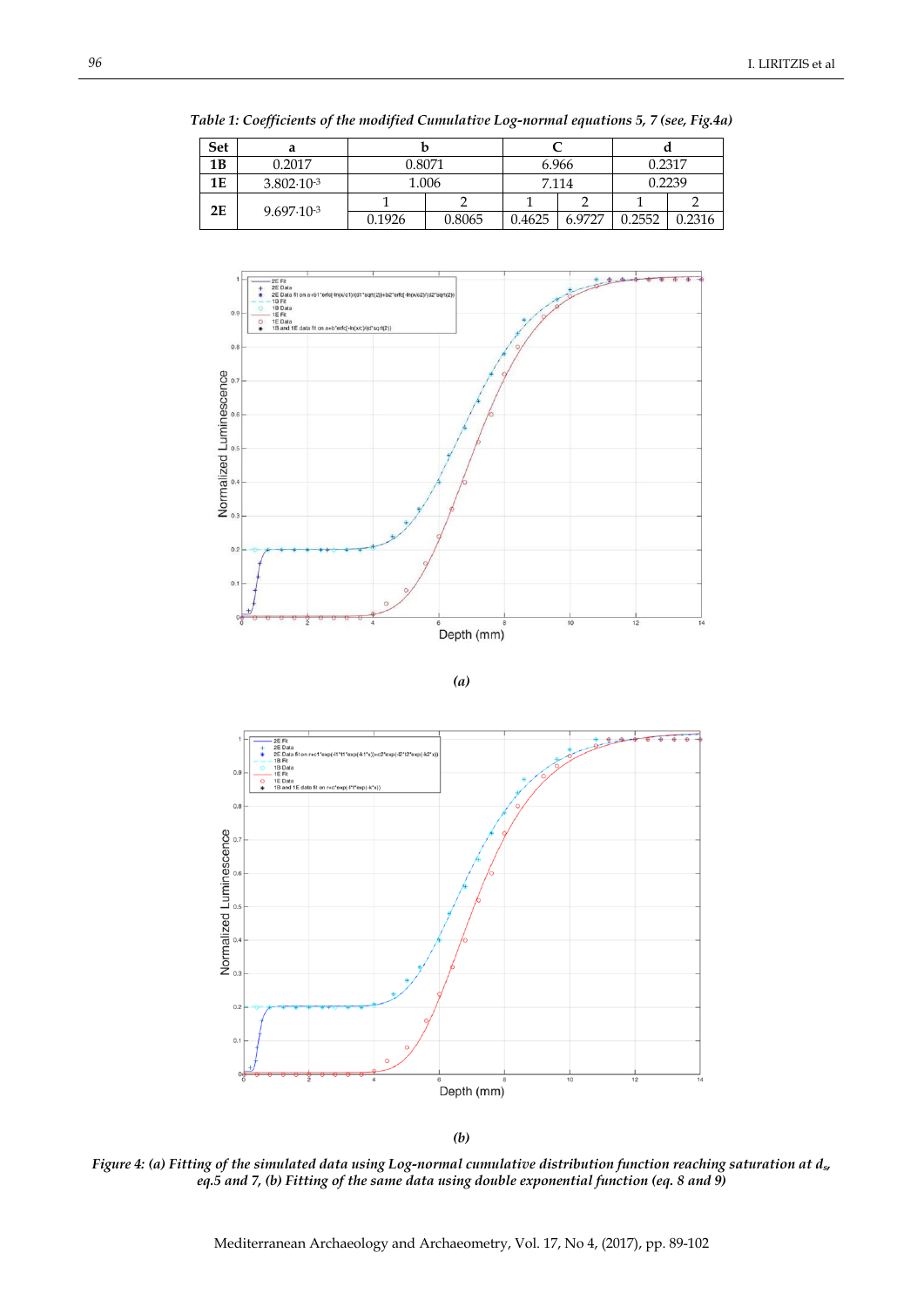| <b>Set</b> |        |        |        |       | $\lambda_i$ t <sub>i</sub> |       |                       |  |
|------------|--------|--------|--------|-------|----------------------------|-------|-----------------------|--|
| 1B         | 0.8154 |        | 0.6969 |       | 88.82                      |       | 0.2031                |  |
| 1E         | 1.017  |        | 0.7066 |       | 105.7                      |       | $5.451 \cdot 10^{-3}$ |  |
| 2E         |        |        |        |       |                            |       | $9.697 \cdot 10^{-3}$ |  |
|            | 0.8146 | 0.1941 | 0.6976 | 9.626 | 89.35                      | 59.15 |                       |  |

*Table 2: Coefficients of the Double Exponential equation (eq. 8, 9)*

Tables 3 and 4 contain the goodness of fit statistics for the cumulative log-normal distribution equation and the double exponential equation respectively. These tables indicate generally better matching of the cumulative log-normal distribution equation than the double exponential one.

*Table 3: Error Values of fitness using Cumulative Log-normal model (eq. 5, 7)*

| <b>Set</b> | <b>Sum of Squares</b> | $r^2$  | Adjusted r <sup>2</sup> | Root mean squared     |
|------------|-----------------------|--------|-------------------------|-----------------------|
| 1B         | $1.906 \cdot 10^{-3}$ | 0.9995 | 0.9995                  | $8.251 \cdot 10^{-3}$ |
| 1E         | $3.541 \cdot 10^{-3}$ | 0.9994 | 0.9994                  | $1.105 \cdot 10^{-2}$ |
| 2E         | $2.596 \cdot 10^{-3}$ | 0.9995 | 0.9994                  | $8.87 \cdot 10^{-3}$  |

*Table 4: Error Values of Fitness using Double Exponential model (eq. 8, 9)*

| <b>Set</b> | <b>Sum of Squares</b> | $r^2$  | Adjusted $r^2$ | Root mean squared     |
|------------|-----------------------|--------|----------------|-----------------------|
| 1B         | $3.901 \cdot 10^{-3}$ | 0.999  | 0.9988         | $1.202 \cdot 10^{-2}$ |
| 1E         | $7.134 \cdot 10^{-3}$ | 0.9989 | 0.9987         | $1.596 \cdot 10^{-2}$ |
| 2E         | $4.615 \cdot 10^{-3}$ | 0.9992 | 0.9989         | $1.222 \cdot 10^{-2}$ |

At any rate the trap filling rate  $F(x)$  depends on the dose rate in the situation under consideration. The variation of dose rate with depth into the rock must also be taken into account because of the difference between radionuclide concentrations, and/or water contents at the rock/sediment or rock/air interface. For a rock art usually vertical in situ, water uptake at the surface is assumed negligible. But during burial the sediment contributes beta rays dose rate to the outer layers of 1 mm, thereafter the dose comprises from the rock internal radioactivity and the gamma ray dose rate of surrounding sediment. Thus, avoiding the outer about 1 mm with a usually patina coating there is no variation in beta radiation with depth into the rock sample for a rock sample buried in sediment. Note these are dose rates to the average matrix. Additional dose rate comes from cosmic radiation (not significantly dependent on depth into rock surface over the centimeter scales considered here) and internal depth-independent uranium, thorium and potassium inclusions are added and modifications for the effect of grain attenuation are taken into account. To calculate the dose rate in a given depth interval  $x_1$  to  $x_2$ , the depthindependent dose rate is negligible except if inhomogeneity is noticed within the rock (see, Freiesleben et al., 2015). Briefly the trapping and de-trapping of electron traps in rock art minerals by ionizing radiation and light exposure respectively are different processes for a rock art exposed surface in situ and for a fallen piece into sediments. The instantaneous trapped charge concentration (electrons in trap lattice defect points) at depth x is  $n(x,t)$  and the available concentration sites are  $N(x)$  with a trap filling rate  $F(x)$ , which is proportional to dose rate  $d(x)$ (which for homogeneous radiation field around a fallen rock is constant), and inversely proportional to a filling rate constant  $f_{o}$ , i.e.  $F(x) = d(x) / f_{o}$ .

In sun exposed rock surface the filling rate  $F(x)$  in traps at depth  $\chi$  is due solely to the radioactivity of rock itself  $(+)$  cosmic rays). While  $E(x)$  the rate of emptying of traps at depth  $\chi$  due to sunlight (exponentially decreased in an analogue manner of exponential fall of solar radiation attenuated by depth), is a product of solar flux photons  $\varphi(\lambda,x)$  and the photoionization cross section  $σ(λ, Z)$  for an average solar spectrum present at  $x=0$ , i.e. rate of ionization is  $\varphi$ ,  $\sigma$ and rate of emptying  $E(\chi) = \varphi \sigma e^{i\mu \chi}$ , where  $\mu$  the attenuation coefficient (as in eq. 6 above).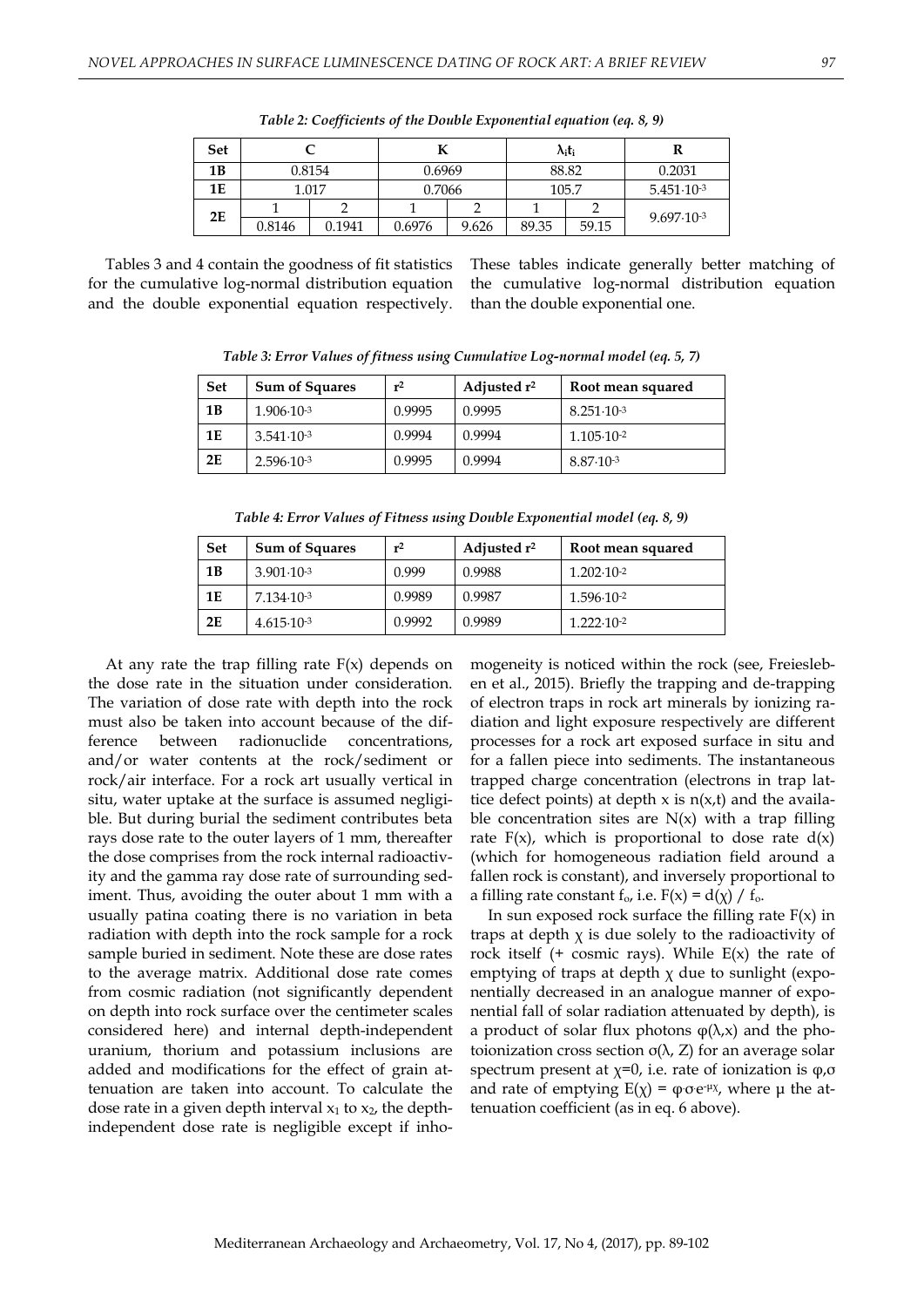#### **The trapping and de-trapping of electrons during radiation and light exposure**

The solar photon flux impinging into the rock art surface is defined by next equation (10) as number of photons per unit time and rock area:

$$
\Phi = \frac{\text{\# of photons}}{\text{sec m}^2} \tag{10}
$$

As the solar photon flux does not give information about the energy (or wavelength) of the photons, the energy or wavelength of the photons in the sun must also be specified on an average spectrum. At a given wavelength, the combination of the photon wavelength or energy and the photon flux at that wavelength can be used to calculate the *power density* for photons at the *particular wavelength*. The power density is calculated by multiplying the photon flux by the energy of a single photon. Since the photon flux gives the number of photons striking a surface in a given time, multiplying by the energy of the photons comprising the photon flux gives the energy striking a surface per unit time, which is equivalent to a power density. To determine the power density P in units of  $W/m^2$ , as proportional to flux, Planck constant, light speed and inversely proportional to wavelength, λ, the energy of the photons must be in Joules. The equation is:

$$
P(W/m2) = \varphi \frac{hc}{\lambda}
$$
 (11)

Upon sunlight exposure not every photon which encounters an atom or ion will photoionize it. This is the phenomenon in which the absorption of electromagnetic radiation by an atom in a mineral induces the atom to emit a bound electron and thereby become ionized. The probability of photoionization is related to the *[photoionization cross](https://en.wikipedia.org/wiki/Photoionisation_cross_section)[section](https://en.wikipedia.org/wiki/Photoionisation_cross_section)*, which depends on the energy of the photon and the target being considered, σ (Ε or λ, Z). For photon energies below the ionization threshold, the photoionization cross-section is near zero. As expected the photoionization crosssection decreases as the photon energy increases (or as λ decreases) (Chang & Fang, 1995). The Photoionization cross section is not an easy task and most ab initio theoretical models have successfully calculated outer p-subshell photoionization cross sections of the rare gases by treating in their alternative ways the key interactions described elsewhere, i.e. the particle – hole interactions (Starace, 1988).

Thus photoionization is the probability per unit area, per unit time that a photon of a given energy can be absorbed by an atom to excite the photoelectrons. The fictitious area representing the fraction of incoming photons that will be absorbed in the photoionization process is given below while the units are barns (10<sup>-24</sup> cm<sup>2</sup>), eq.12 below;

cross section 
$$
\mathcal{J}(\hat{h}V) = \frac{P(hV)}{I(hV)}
$$
  $\longleftarrow$  no of photons absorbed per unit time\n(12)

Τhat is eq. 8 and 9 are deduced from the combination of exponential Lambert-Beer law and the resulted exponential decrease of emptying traps by depth  $E(x)$  where each parameter has a physical significance. Note that the trap filling during daylight exposure is ignored near to the carved rock surface exposed to light but this does not apply at deeper layers within the rock where the  $E(x)$  tends to zero. This gradual bleaching of luminescence quantified as a function of depth produces family sigmoid-like

saturating exponential curves shifted with depth corresponding to certain sun exposure times. That is the obtained curve represents the time elapsed since carving of the rock surface to make the rock art.

The deduced multiple double exponential and respective parametrization by Freiesleben et al. (2015) and Sohbati et al. (2015, eq.3) are similar to figures above. In fact, their experimental data are fitted equally well by our eq. (7) above (Fig.5).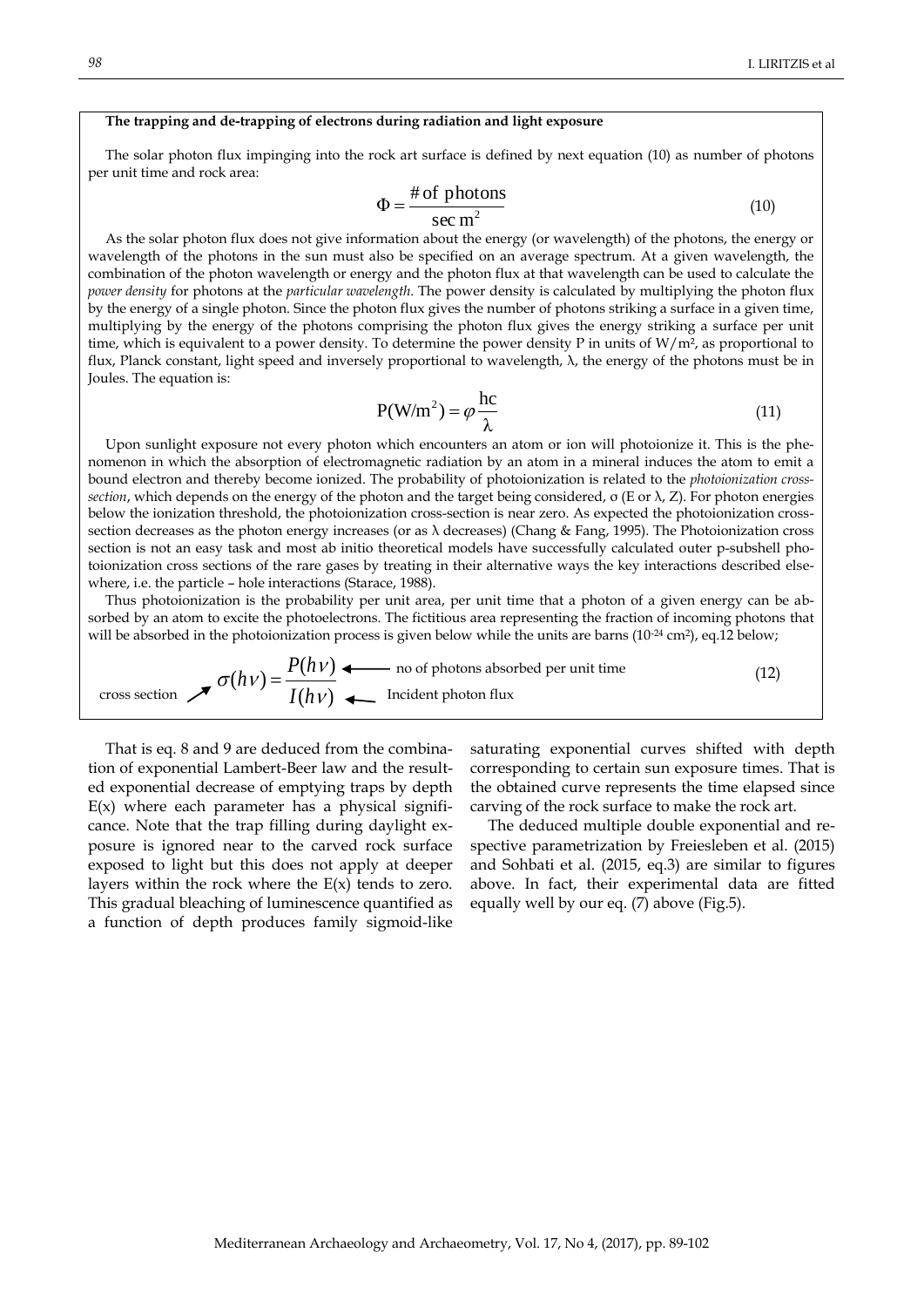

*Figure 5 Fitting of experimental data (Sohbati et al., 2015), by their proposed multiple exposure and burial events model of luminescence versus depth, as squares and circles applying two protocols for De, the solid red line with associated red dashed 95% confidence lines, and blue solid line with red dashed 95% confidence lines, compared with the cumulative double log-normal, black solid and dashed pink lines, respectively.*

1) Surface luminescence dating of ancient buildings, walls, threshing flat stones, and other stone blocks with or without association to sediment cover and other datable material, have been dated with success (Liritzis et al., 2013b).

A typical case study of Surface luminescence by OSL dating is a fortified wall at prehistoric settlement of Strofilas, Andros Island in the Aegean Sea. A Final Neolithic to Early Cycladic period has been assigned regarding masonry, fortification, and richly engraved rock art, dated by OSL of walls and SIMS-SS of obsidian hydration dating. However, the inscribed ships (Fig. 6) rather belong to the same cultural phase of end of 4<sup>th</sup> millennium BC. In fact, luminescence yields an average date of 3520 (±540) BC and the Obsidian an average date of 3400 (±200) years BC, both of which, within overlapping errors, suggest the main settlement occurred during the Final Neolithic (Liritzis, 2010).

However, the engraved vessels on some façade of flat rocks in the masonry could well be dated by the abovementioned techniques, but the coverage by sediment could present some problem, which theoretically could be tackled by example 5 above (Fig.4, curve 2E), but sampling is not allowed.

It suffices to say that some carving forms (e.g. boats) boats were remade to update the boat style so that it corresponded with what was current in a period that was later than when it was first cut. Thus, it is vital the need for more in-depth studies to understand the creation and use of rock art over an extended period. It is argued that rock art sites are connected to social traditions that made people return to the same place and make changes to already existing images (Milstreu, 2017).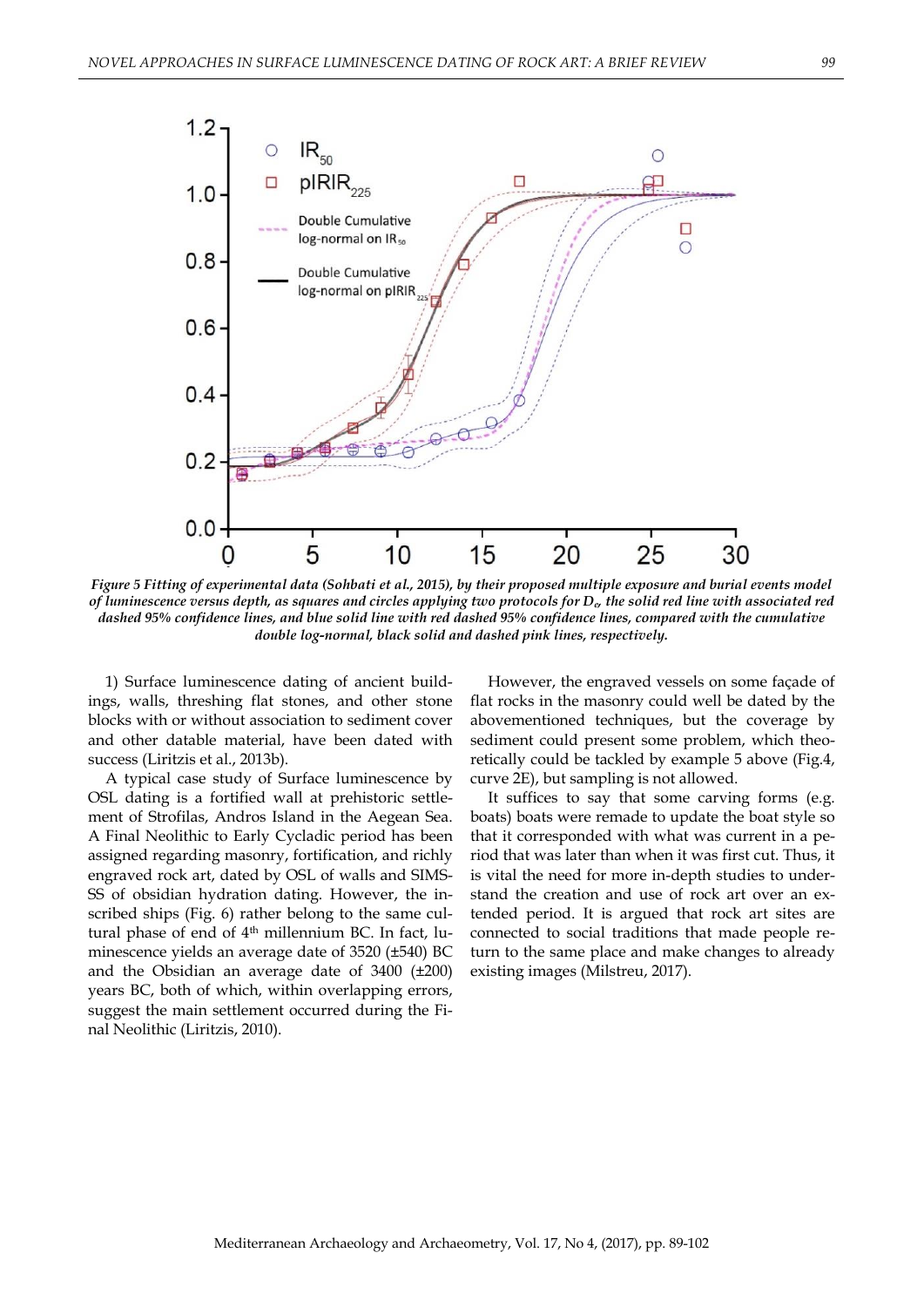

*Figure 6. Part of the fortified wall of Strofilas settlement showing carved vessels (A), and a reproduced image of ship (B) (from Liritzis 2010).*

## **4. DISCUSSION - CONCLUSION**

The dating of rock art is upcoming. Certainly, more applications are needed, but the rationale for the luminescence history profiles in rock surfaces have been quite well established. The errors involved as in OSL dating refer to the dose rates and especially here the equivalent dose De. Cutting slices or removing powder is a delicate matter and requires further attention. The surface of the rock fragment is first cleaned with diluted HCl. This surface is then lightly abraded in 1 mm increments up to a depth of 12 mm (12 subsamples) using a medium coarse rasp (#100). The abraded grains of gentle plating of all subsamples are treated with acetone. No acid treatment was made thus alphas are includ-

ed in the dose rate. Care should be exerted in the removed powder to avoid intermixed grains from adjacent layers and blackening of rasp. Using new files powder can be removed per 100 scratch passes in a depth of 12 mm that corresponds to  $\sim$ 4 layers per mm or 0.25 mm /layer.

The fitted experimental data of luminescence versus depth from a rock surface follow a double exponential and/or a Log-Norm (erf) function, but this requires a further insight for future cases, and that both become easily accessible by other workers. The upcoming dating method is promising and the future development is anticipated to thrust forward the method and the rock art research.

## **ACKNOWLEDGEMENTS**

IL thanks Dr R Bednarik with insightful discussions, Dr Kaltham Ali Al-Ghanim the Director of the Center for Humanities and Social Sciences, Qatar University and the Qatar University for inviting me to the Rock Art conference and we thank 2 anonymous referees for useful comments.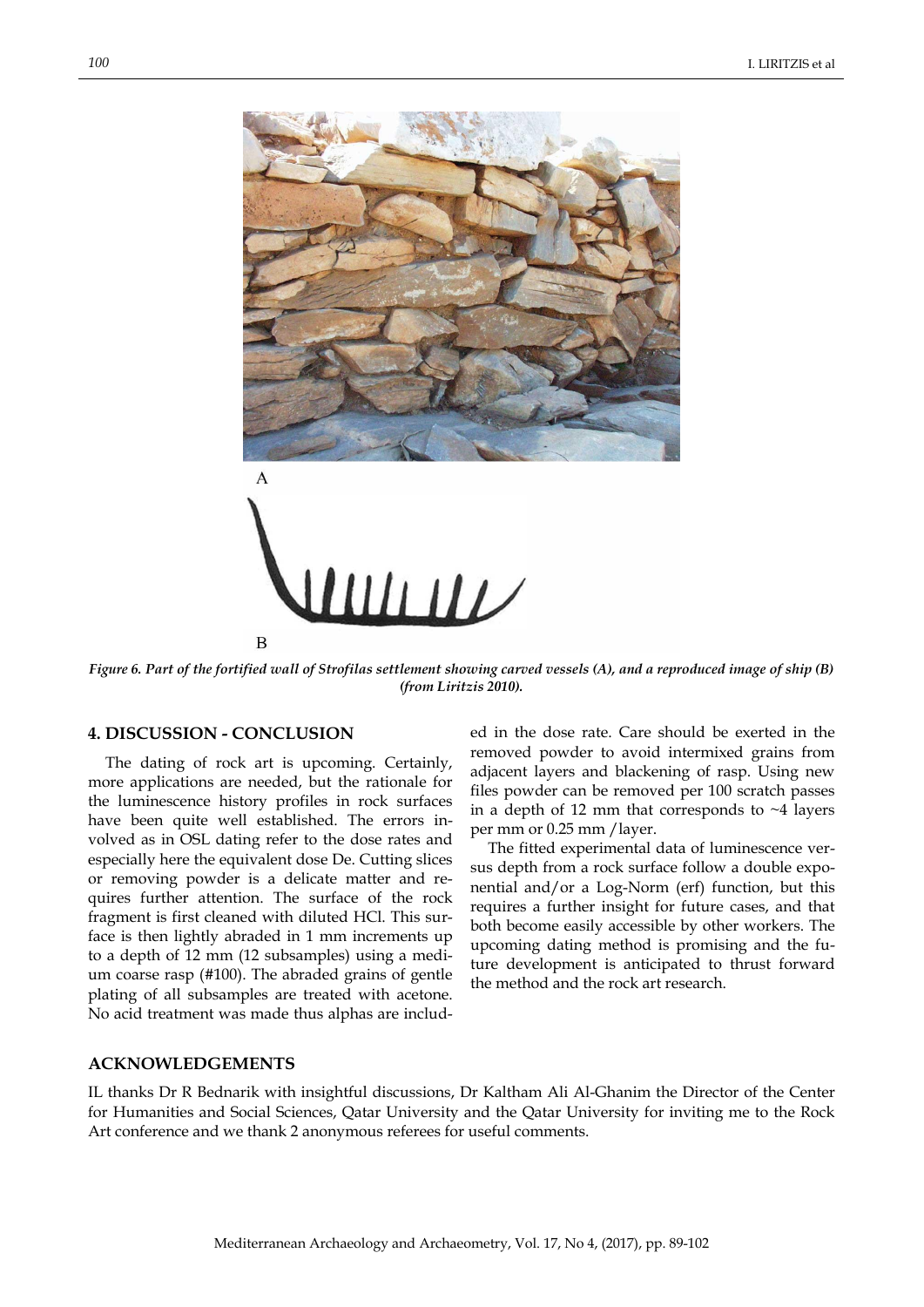### **REFERENCES**

Bednarik, R.G. (2013) On the neuroscience of rock art interpretation. *[Time and Mind.](http://www.tandfonline.com/toc/rtam20/6/1)* 6(1), 37-40.

- Chapot, M.S, Sohbati, R., Murray, A.S, Pederson, J.L., Rittenour, T.M. (2012) Constraining the age of rock art by dating a rockfall event using sediment and rock-surface luminescence dating techniques. *Quaternary Geochronology.* 13, 18-25.
- Freiesleben, T., Sohbati, R., Murray, A., Jain, M., al Khasawneh, S., Hvidt, S., Jakobsen, B. (2015) Mathematical model quantifies multiple daylight exposure and burial events for rock surfaces using luminescence dating. *Radiat. Meas.* 81, 16-22,<http://dx.doi.org/10.1016/j.radmeas.2015.02.004>
- Kreutzer, S., Dietze, M. (2017) plot GrowthCurve: Fit and plot a growth curve for luminescence data (Lx/Tx against dose). Function version 1.9.5. In: Kreutzer, S., Dietze, M., Burow, C., Fuchs, M.C., Schmidt, C., Fischer, M., Friedrich, J. (2017). Luminescence: Comprehensive Luminescence Dating Data Analysis. R package version 0.7.5. [\(https://CRAN.R-project.org/package=Luminescence\)](https://cran.r-project.org/package=Luminescence)
- Kittel, Ch. (2005) *[Introduction to Solid State Physics](http://as.wiley.com/WileyCDA/WileyTitle/productCd-EHEP000803.html)* (8th ed.). Wiley.
- Laskaris, N. & Liritzis, I. (2011) A new mathematical approximation of sunlight attenuation in rocks for surface luminescence dating*. J. of Luminescence*. 131, 1874- 1884.
- Liritzis I., Bakopoulos Y. (1997) Functional behaviour of solar bleached thermoluminescence in calcites. *Nuclear Instruments and Methods B*, 132, 87-92
- Liritzis (1994) A new dating method by thermoluminescence of carved megalithic stone building. *Comptes Rendus (Academie des Sciences*), Paris, 319 (serie II), 603-610.
- Liritzis., I. (2010) Strofilas (Andros Island, Greece): New evidence of Cycladic Final Neolithic dated by novel luminescence and Obsidian Hydration methods. *Journal of Archaeological Science.* 37, 1367- 1377.
- Liritzis, I., Polymeris, G. and Zacharias, N. (2010) Surface luminescence dating of 'Dragon Houses' and Armena Gate at Styra (Euboea, Greece). *Mediterranean Archaeology & Archaeometry*, *Special Issue* (D.Keller, guest editor) 10(3), 65-81.
- Liritzis, I. (2011) Surface dating by luminescence: An Overview. *Geochronometria.* 38(3), 292-302.
- Liritzis, Ι., Vafiadou, A., Zacharias, N., Polymeris, G.S. and Bednarik, R.G. (2013a) Advances in surface luminescence dating: some new data from three selected Mediterranean sites. *Mediterranean Archaeology & Archaeometry.* 13(3), 105-115.
- Liritzis, I., Singhvi, A.K., Feathers, J.K., Wagner, G.A., Kadereit, A., Zacharias, N. and Li, S.-H. (2013b) *Luminescence Dating in Archaeology, Anthropology and Geoarchaeology: An Overview*. Springer Briefs in Earth System Sciences [\(http://link.springer.com/content/pdf/10.1007/978-3-319-00170-8.pdf\)](http://link.springer.com/content/pdf/10.1007/978-3-319-00170-8.pdf)
- Liritzis, I. & Vafiadou, A. (2014) Surface luminescence dating of some Egyptian monuments. *Journal of Cultural Heritage.* 16, 134-150.
- Liritzis, I., Aravantinos. V., Polymeris, G.S., Zacharias, N., Fappas, I., Agiamarniotis, G., Sfampa, I.K., Vafiadou, A. and Kitis, G. (2015) Witnessing prehistoric Delphi by Luminescence dating. *Comptes Rendus PALEVOL*.14, 219-232.
- Liritzis, I. & Droseros, N. (2015) Light emitting diodes and Optically Stimulated Luminescence dating in Archaeology: An overview*. Mediterranean Archaeology & Archaeometry*. 15(2), 277-291.
- Liritzis, I., Bednarik, R., Polymeris, G., Iliopoulos, I., Zacharias, N., Kumar G., Vafiadou, A. and Bratitsi, M. (2017) *Daraki-Chattan rock art constrained OSL chronology: A first approach* (in preparation).
- Milstreu, G. (2017) *Re-cut rock art images* (with a special emphasis on ship carvings). In Bergerbrant, S and Anna Wessman, A (editors) "New Perspectives on the Bronze Age Proceedings of the 13<sup>th</sup> Nordic Bronze Age Symposium held in Gothenburg 9<sup>th</sup> to 13<sup>th</sup>, 2015", Archaeopress Publishing Ltd, Oxford.
- Chang, T.N. and Fang, T.K. (1995) Wavelength dependence of the nonresonant photoionization cross section of a two-electron atom near the ionization threshold. *Physical Review A*. 52 (3), 2052-2076.
- Sohbati, R. (2013) *Luminescence, Rock Surfaces*. Encyclopedia of Scientific Dating Methods, Springer Science+Business Media Dordrecht, 10.1007/978-94-007-6326-5\_83-4, 1-7.
- Sohbati, R., Murray, A.S., M. S. Chapot, Jain, M. and Pederson, J. (2012), Optically stimulated luminescence (OSL) as a chronometer for surface exposure dating*, J. Geophys. Res.,* 117, B09202, doi:10.1029/2012JB009383.
- Sohbati, R., Murray, A.S., Porat, N., Jain, M. and Avner, U. (2015) Age of a prehistoric "Rodedian" cult site constrained by sediment and rock surface luminescence dating techniques*. Quaternary Geochronolo*gy. 30, 90-99.